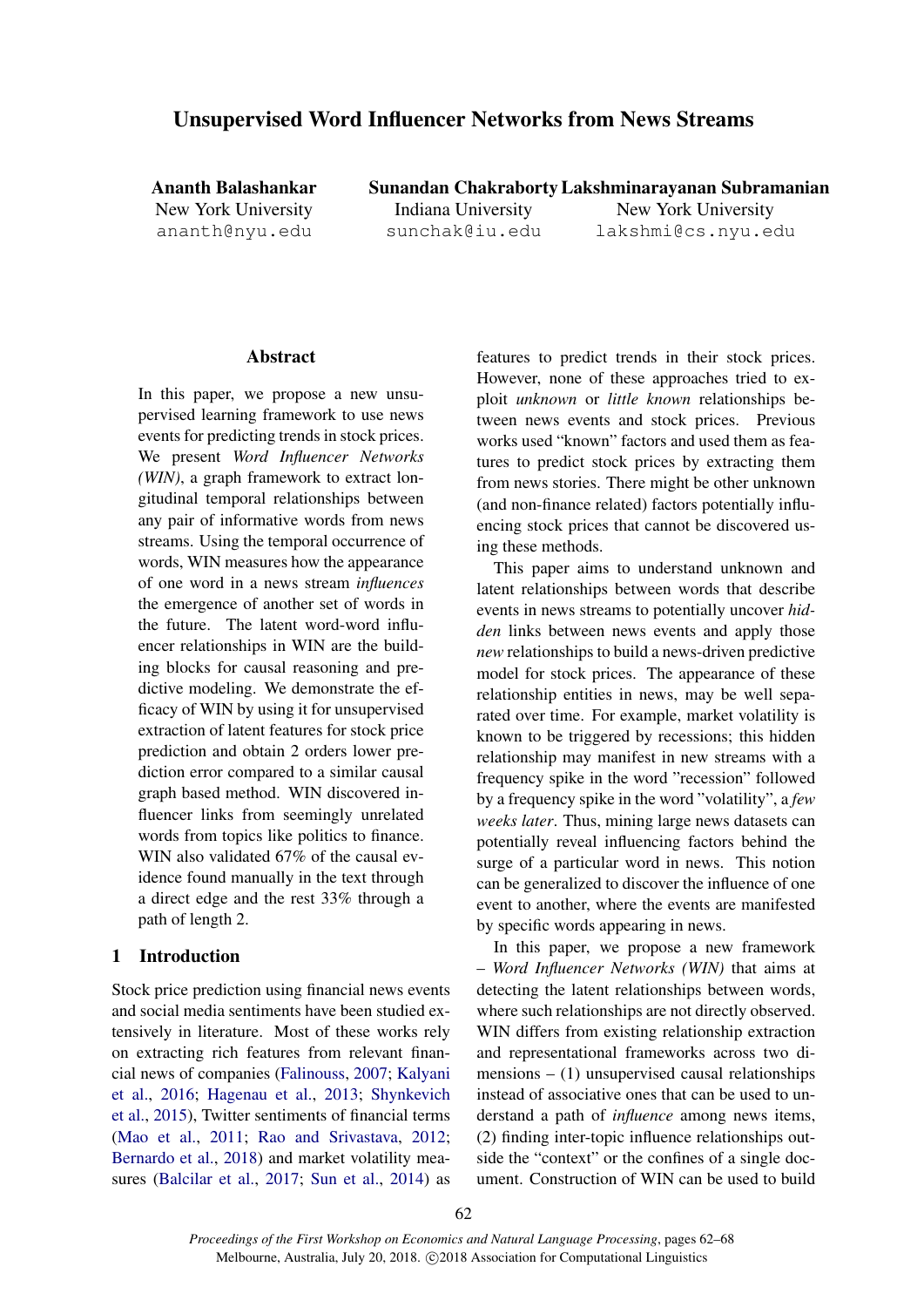predictive models for numerous *news-dependent* variables, including stock prices.

We constructed WIN from a news corpus of around 700, 000 articles and evaluated it to extract features for stock price prediction and obtained two orders lower prediction error compared to a similar causal graph based method. WIN also validated 67% of the causal evidence found manually in the text through a direct edge in the network and the rest through a path of length 2. We also evaluated the network qualitatively for sparsity and its capacity to generate "out of context" inter-topic word relationships on the entire vocabulary.

### 2 Related Work

Online news articles are a popular source for mining real-world events, including extraction of causal relationships. Radinsky and Horvitz [\(Radinsky and Horvitz,](#page-6-3) [2013\)](#page-6-3) proposed a framework to find causal relationships between events to predict future events from News but caters to a small number of events. Causal relationships extracted from news using Granger causality have also been used for predicting variables, such as stock prices [\(Kang et al.,](#page-5-6) [2017;](#page-5-6) [Verma et al.,](#page-6-4) [2017;](#page-6-4) [Darrat et al.,](#page-5-7) [2007\)](#page-5-7). A similar causal relationship generation model has been proposed by [Hashimoto et al.](#page-5-8) [\(2015\)](#page-5-8) to extract causal relationships from natural language text. A similar approach can be observed in [\(Kozareva,](#page-5-9) [2012;](#page-5-9) [Do et al.,](#page-5-10) [2011\)](#page-5-10), whereas CATENA system [\(Mirza](#page-6-5) [and Tonelli,](#page-6-5) [2016\)](#page-6-5) used a hybrid approach consisting of a rule-based component and a supervised classifier. WIN differs from these approaches as it explores latent inter-topic causal relationships in an unsupervised manner from the entire vocabulary of words and collocated N-grams.

Apart from using causality, there are many other methods explored to extract information from news and are used in time series based forecasting. Amodeo et al. [\(Amodeo et al.,](#page-5-11) [2011\)](#page-5-11) proposed a hybrid model consisting of time-series analysis, to predict future events using the New York Times corpus. FBLG [\(Cheng et al.,](#page-5-12) [2014\)](#page-5-12) focused on discovering temporal dependency from time series data and applied it to a Twitter dataset mentioning the Haiti earthquake. Similar work by Luo et al. [\(Luo et al.,](#page-5-13) [2014\)](#page-5-13) showed correlations between real-world events and time-series data for incident diagnosis in online services. Other similar works like, Trend Analysis Model (TAM) [\(Kawa-](#page-5-14)

[mae,](#page-5-14) [2011\)](#page-5-14) and Temporal-LDA (TM-LDA) [\(Wang](#page-6-6) [et al.,](#page-6-6) [2012\)](#page-6-6) model the temporal aspect of topics in social media streams like Twitter. Structured data extraction from news have also been used for stock price prediction using techniques of information retrieval in [\(Ding et al.,](#page-5-15) [2014;](#page-5-15) [Xie et al.,](#page-6-7) [2013;](#page-6-7) [Ding et al.,](#page-5-16) [2015;](#page-5-16) [Chang et al.,](#page-5-17) [2016;](#page-5-17) [Ding et al.,](#page-5-18) [2016\)](#page-5-18). Vaca et al. [\(Vaca et al.,](#page-6-8) [2014\)](#page-6-8) used a collective matrix factorization method to track emerging, fading and evolving topics in news streams. WIN is inspired by such time series models and leverages the Granger causality detection framework for the trend prediction task.

### 3 Word Influence Network

Word Influence Network (WIN) addresses the discovery of *influence* between words that appear in news text. The identification of influence link between words is based on temporal co-variance, so that answers to questions of the form "Does the appearance of word *x* influence the appearance of word *y* after δ days?" can be addressed. The influence of one word on another is determined based on pairwise causal relationships and is computed using Granger causality test. Following the identification of Granger causal pairs of words, such pairs are combined together to form a network of words, where the directed edges depict potential influence between words. The network provides a more holistic view of the causal information flow by overcoming a common drawback of pair-wise Granger causality, when the true relationship involves three or more variables [\(Maziarz,](#page-5-19) [2015\)](#page-5-19). In the final network an edge or a path between a word pair represents a flow of influence from the source word to the final word and this *influence* depicts an increase in the appearance of the final words when the source word was observed in news data.

The word influencer network can offer the following that can significantly increase the benefits of using news for analytics  $- (1)$  Detection of influence path, (2) Discovery of unknown facts, (3) Hypothesis testing and (4) Feature extraction for experiment design.

### 4 Methodology

Construction of WIN from the raw unstructured news data, finding pairwise causal links and eventually building the influence network involves numerous challenges. In the rest of the section we discuss the design methodologies used to over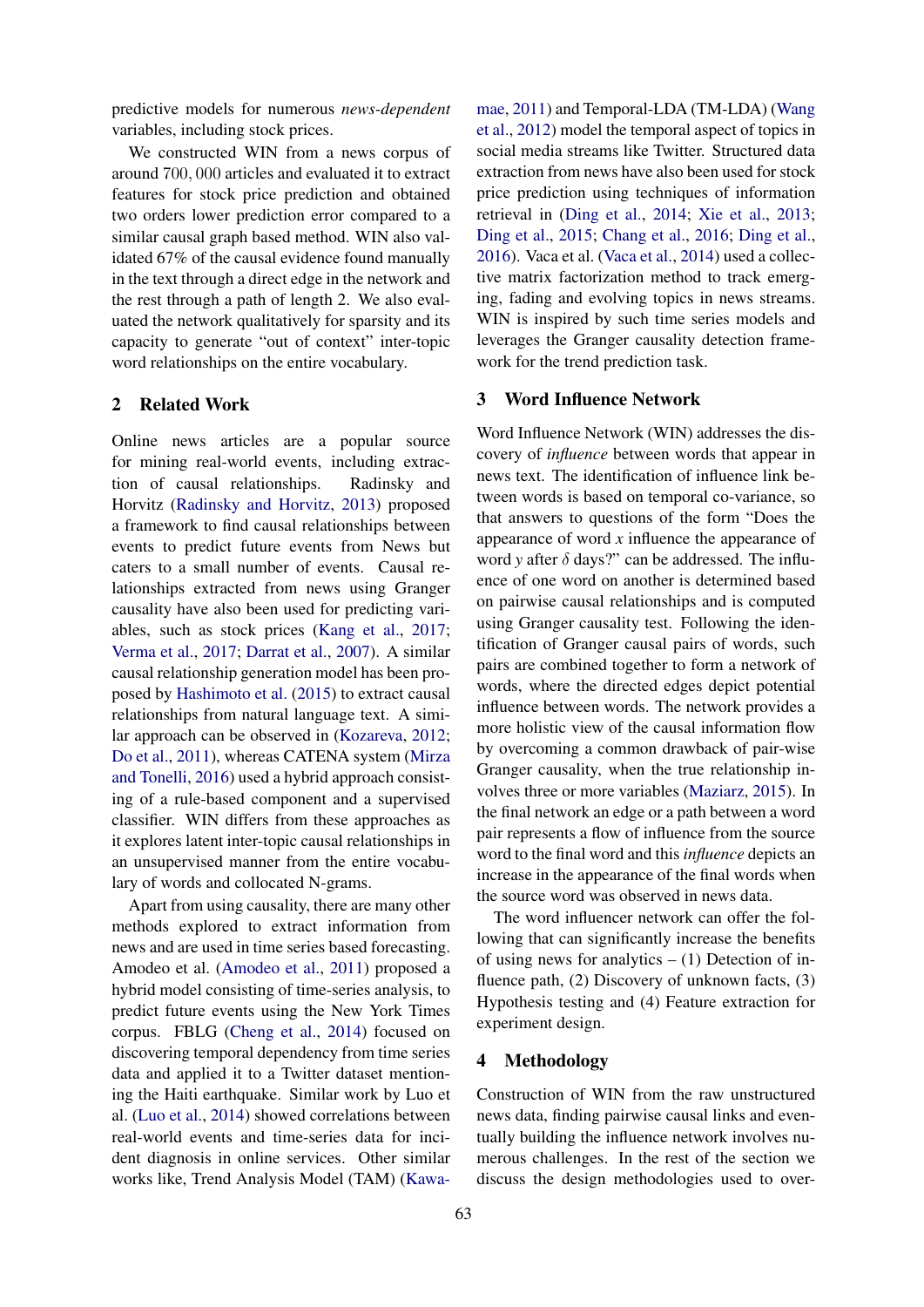come these challenges along with some properties of the network.

Selecting *Informative* Words: Only a small percentage of the words appearing in news can be used for meaningful information extraction and analysis. There are some words that are *too frequent* and some are *too rare* to establish any significant relationship[\(Manning et al.,](#page-5-20) [1999;](#page-5-20) [Hovold,](#page-5-21) [2005\)](#page-5-21). Any word whose frequencies were in those range were removed. Specifically, we eliminated too frequent (at least once in more than 50% of the days) or too rare (appearing in less than 100 articles). These thresholds were determined empirically by looking at the temporal frequency distribution of the words. Many common English nouns, adjectives and verbs, whose contribution to semantics is minimal[\(Forman,](#page-5-22) [2003\)](#page-5-22) carry very little significance were also removed from the vocabulary. However, named-entities were retained for their newsworthiness and a set of trigger words were retained that depicts events (e.g. flood, election) using an existing event trigger detection algorithm. The vocabulary set was enhanced by adding bigrams that are significantly collocated in the corpus, such as, 'fuel price' and 'prime minister' etc. after applying similar filtering methods as described for words.

Time-series Representation of News Data: Consider a corpus  $D$  of news articles indexed by time t, such that  $\mathcal{D}_t$  is the collection of news articles published at time t. Each article  $d \in D$  is a collection of words  $W_d$ , where  $i^{th}$  word  $w_{d,i} \in$  $W_d$  is drawn from a vocabulary V of size N. The set of articles published at time  $t$  can be expressed in terms of the words appearing in the articles as  $\{\alpha_1^t, \alpha_2^t, ..., \alpha_N^t\}$ , where  $\alpha_i^t$  is the sum of frequency of the word  $w_i \in V$  across all articles published at time t.  $\alpha_i^t$  corresponding to  $w_i \in V$  is defined as,  $\alpha_i^t = \frac{\mu_i^t}{\sum_{t=1}^T \mu_i^t}$  where  $\mu_i^t =$  $\sum_{d=1}^{|D_t|} TF(w_{d,i})$ .  $\alpha_i^t$  is normalized by using the frequency distribution of  $w_i$  in the entire time period.  $\mathcal{T}(w_i)$  represents the time series of the word  $w_i$ , where i varies from 1 to N, the vocabulary size.

#### 4.1 Measuring Influence between Words

Given two time-series  $X$  and  $Y$ , the Granger causality test checks whether the  $X$  is more effective in predicting  $Y$  than using just  $Y$  and if this holds then the test concludes  $X$  "Granger-causes" Y [\(Granger et al.,](#page-5-23) [2000\)](#page-5-23). However, if both X and

Y are driven by a common third process with different lags, one might still fail to reject the alternative hypothesis of Granger causality. Hence, in WIN, we explore the possibility of causal links between all word pairs and detect triangulated relations to eliminate the risk of ignoring confounding variables, otherwise not considered in Granger causality test.

Constructing WIN using an exhaustive set of word pairs can be computationally challenging and prohibitively expensive when the vocabulary size is fairly large. This is true in our case, where even after using a reduced set of words and including the collocated phrases, the vocabulary size is around 39, 000. One solution to this problem is considering the Lasso Granger method [\(Arnold](#page-5-24) [et al.,](#page-5-24) [2007\)](#page-5-24) that applies regression to the neighborhood selection problem for any word, given the fact that the best regressor for that variable with the least squared error will have non-zero coefficients only for the lagged variables in the neighborhood. The Lasso algorithm for linear regression is an incremental algorithm that embodies a method of variable selection [\(Tibshirani,](#page-6-9) [1994\)](#page-6-9). In our case, if we are determining the influence link between a word  $y$  to the rest, then,

$$
\mathbf{w} = argmin \frac{1}{N} \sum_{(\mathbf{x}, y) \in V} |\mathbf{w} \cdot \mathbf{x} - y|^2 + \lambda ||\mathbf{w}|| \quad (1)
$$

where  $V$  is the input vocabulary from the news dataset,  $N$  is the vocabulary size,  $x$  is the list of all lagged variables (maximum lag of 30 days per word) of the vocabulary and  $\lambda$  is a constant to be determined. To set  $\lambda$ , we use the method used in (Meinshausen and Bühlmann, [2006\)](#page-6-10). We select the variables that have non-zero co-efficients and choose the best lag for a given variable based on the maximum absolute value of a word's coefficient. We then, draw an edge from all these words to the predicted word with the annotations of the optimal time lag (in days) and incrementally construct the graph as illustrated in Figure [3.](#page-4-0)

#### 4.2 Topic Influence Compression

The number of nodes in this version of WIN corresponds to the vocabulary size and it can be hard to visualize the graph due to its size. To make information gathering from WIN easier, we make the graph coarser by clustering the nodes based on *topics*. Topics are learned from the original news corpus using Latent Dirichlet Allocation (LDA)[\(Blei et al.,](#page-5-25) [2003\)](#page-5-25). Influence is generalized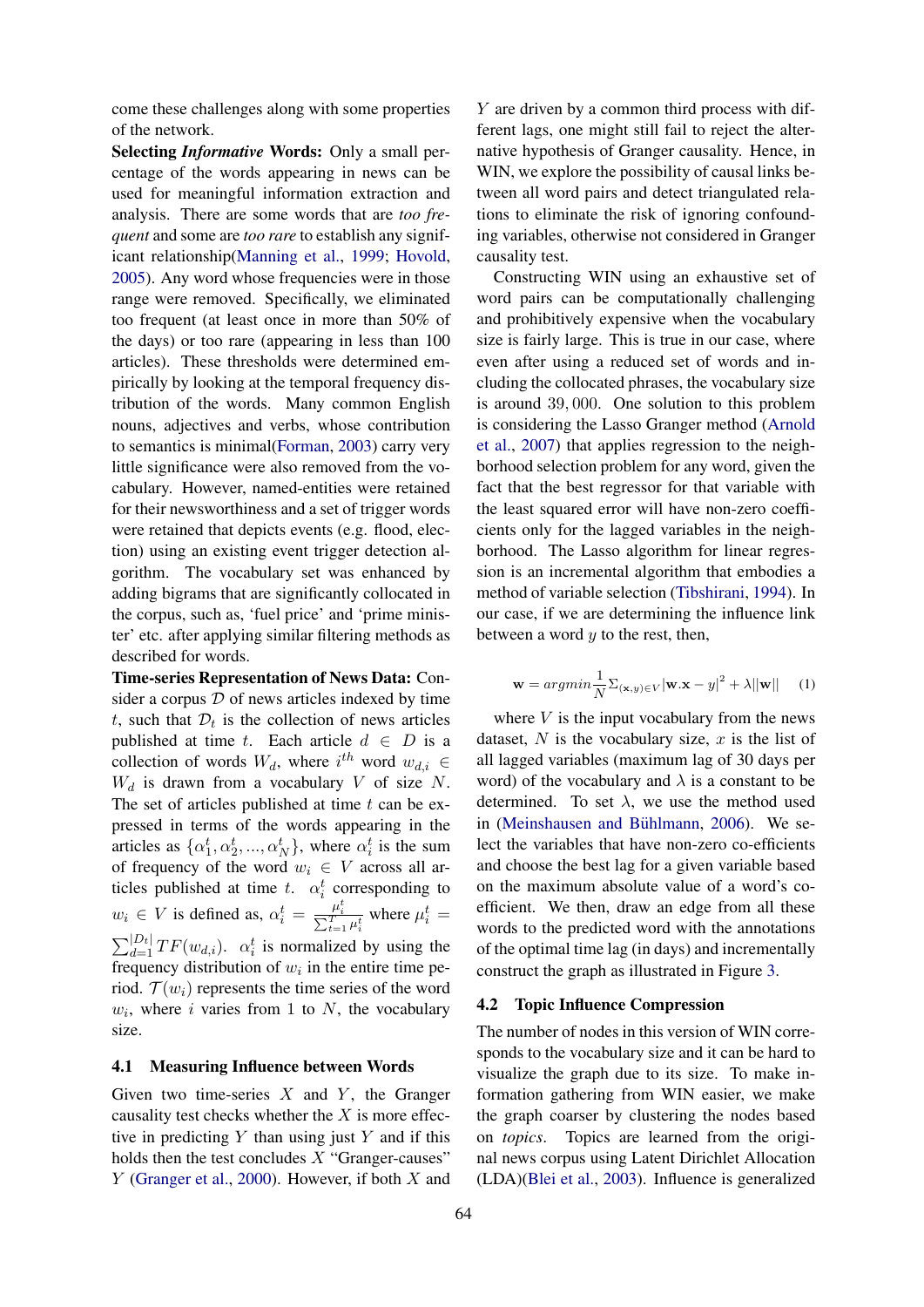to topic level by calculating the weight of intertopic influence relationships as a total number of edges between vertices of two topics. The strength of this influence is defined as,

$$
\Phi(\theta_u, \theta_v) = \frac{\text{\# Edges between u and v}}{(|\theta_u| \times |\theta_v|)}
$$
(2)

where,  $\theta_u$  and  $\theta_v$  are two topics in our topic model and  $|\theta_u|$  represents the size of topic  $\theta_u$ , i.e. the number of words in the topic whose topicprobability is greater than 0.001.  $\Phi(\theta_u, \theta_v)$  is termed as *strong* if its value is within the top 1% of  $\Phi$  for all topics. Any edge in the original WIN is removed if there are no strong topic edges between the corresponding word nodes. This filtered topic graph has only edges between topics which have high influence strength.

### 5 Evaluation

#### 5.1 Data

The news dataset<sup>[1](#page-3-0)</sup> we used for stock price prediction contains news crawled from 2010 to 2013 using Google News APIs and New York Times data from 1989 to 2007. We construct WIN from the time series representation of its 12,804 unigrams and 25,909 bigrams, as well as the 10 stock prices<sup>[2](#page-3-1)</sup> from 2013 we use for prediction. The prediction is done with varying step sizes (1,3,5), which indicates the time lag between the news data and the day of the predicted stock price in days. In order to qualitatively validate that latent inter-topic edges exist in the news stream, we also constructed WIN from the online archives of Times of India (TOI), the most circulated Indian English newspaper. This dataset contains all the articles published in their online edition between January 1, 2006 and December 31, 2015 containing 1,538,932 articles.

#### 5.2 Inter-topic edges of WIN

The influence network we constructed from the TOI dataset has 18,541 edges and 7,190 unigrams and bi-gram vertices. We split the edges to inter-topic (9774) edges and intra-topic (8765) edges. We were interested in the inter-topic nonassociative relationships that WIN is expected to capture. From Figure [1,](#page-3-2) we can see many topics (44) do not have inter-topic influence relationships, but a few topics (5) influence or are influenced by a large number of topics. Some of these highly influential topics are composed of words describing "Education", "Economics", "Politics", "Crime" and "Agriculture", and the maximum number of influencer relationships in WIN is from "Politics" to "Crime".

<span id="page-3-2"></span>

Figure 1: Inter-topic word relationships

## 5.2.1 Links of the network

Inspecting the links and paths of WIN gives us qualitative insights into the context in which the word-word relationships were established. Since WIN is also capable of representing other stock time series as potential influencers in the network, we can use this to model the propagation of shocks in the market as shown in Figure [2.](#page-3-3) WIN also highlights one of the limitations of granger causality by running on the entire vocabulary as shown in Figure [3,](#page-4-0) i.e if an underlying event (slum rehabilitation) causes two other events at different time lags (provided relief and coordinate committee), the link between the two lagged events can be pruned as it is dependent on the underlying cause.

### 5.3 Prediction using causal links

To evaluate the causal links generated by WIN, we use it to extract features for predicting stock prices using the exact data and prediction setting used in [Kang et al.](#page-5-6) [\(2017\)](#page-5-6). Note that the features and topics were not chosen in an unsupervised manner in [Kang et al.](#page-5-6) [\(2017\)](#page-5-6), but rather based on a semantic parser. Once the features are extracted from WIN, we use the past values of stock prices and time series corresponding to the incoming word edges of WIN to predict the future values

<span id="page-3-3"></span>

Figure 2: Inter-stock influencer links

<span id="page-3-0"></span><sup>1</sup> https://github.com/dykang/cgraph

<span id="page-3-1"></span><sup>2</sup> https://finance.yahoo.com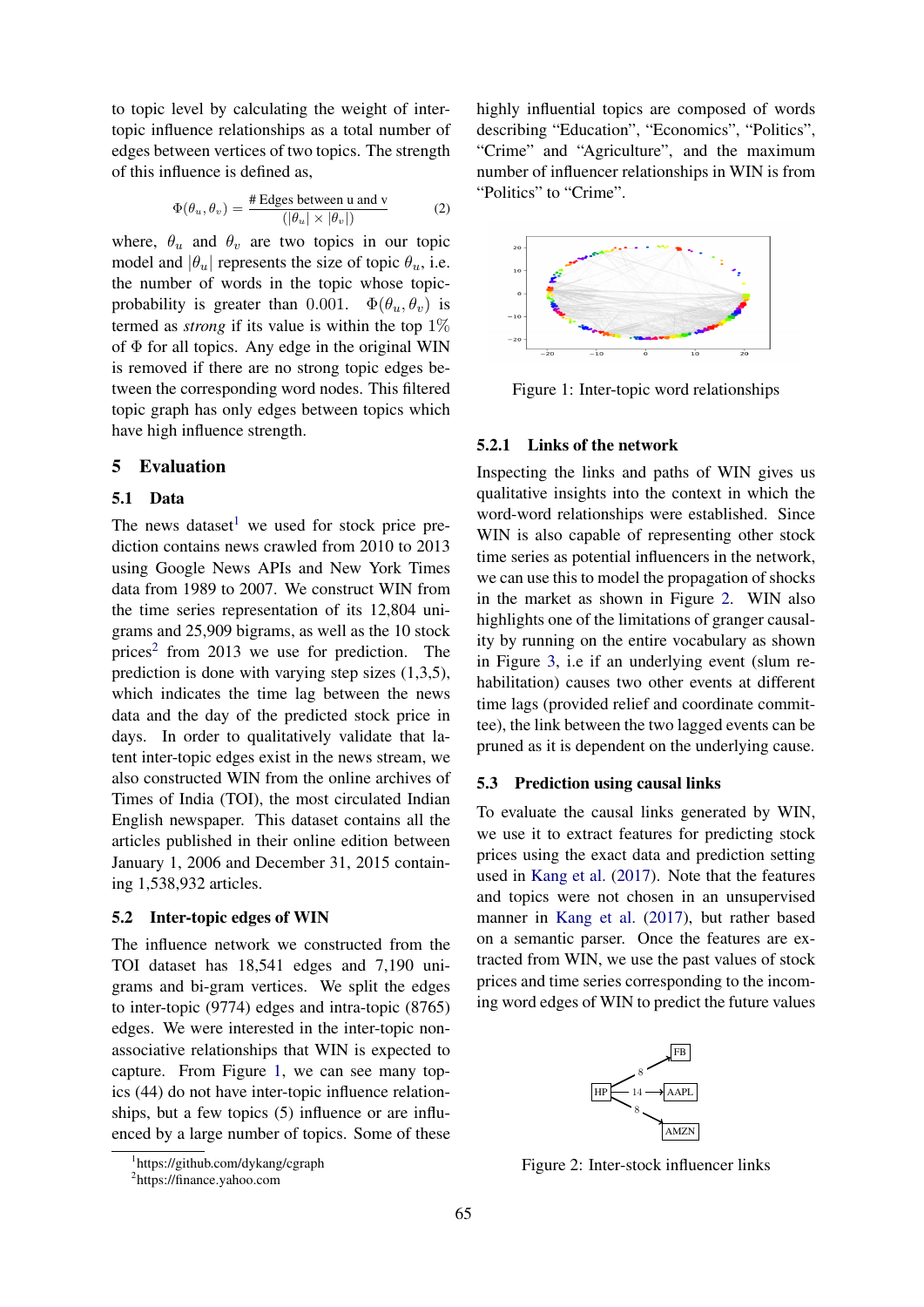<span id="page-4-0"></span>

Figure 3: WIN highlighting the underlying cause

<span id="page-4-1"></span>Table 1: Stock price prediction error using WIN

| <b>Step size</b> | $C_{best}$ | $WIN_{uni}$ | $WIN_{bi}$ | $WIN_{both}$ |
|------------------|------------|-------------|------------|--------------|
|                  | 1.96       | 0.022       | 0.023      | 0.020        |
| 3                | 3.78       | 0.022       | 0.023      | 0.022        |
|                  | 5.25       | 0.022       | 0.023      |              |

of the stock prices using the multivariate regression equation used to determine Granger Causality. The results shown in Table [1](#page-4-1) is the root mean squared error (RMSE) calculated on a 30 day window averaged by moving it by 10 days over the period and hence is directly comparable to [\(Kang](#page-5-6) [et al.,](#page-5-6) [2017\)](#page-5-6)'s CGRAPH -  $C_{best}$ . The mean absolute error (MAE) for the same set of evaluations is within 0.003 of the RMSE, which indicates that the variance of the errors is also low. As compared to their best error, WIN from unigrams, bigrams or both obtain two orders lower error and significantly outperforms CGRAPH, which also includes features from topics and sentiments from tweets. We attribute this gain to the flexibility of WIN's Lasso Granger method to produce sparse graphs as compared to CGRAPH's Vector Auto Regressive model with exogenous variables which uses a fixed number (10) of incoming edges per node. This imposes an artificial bound on sparsity thereby losing valuable information. We overcome this in WIN using a suitable penalty term  $(\lambda)$ in the Lasso method.

The causal links in WIN are also more generic (Table [2\)](#page-4-2) than the ones described in CGRAPH. The nodes of CGRAPH are tuples extracted from a semantic parser (SEMAFOR) based on evidence of causality in a sentence. WIN poses no such restriction and and derives topical (unfriended, FB) and inter-topical (healthcare, AMZN), sparse, latent and semantic relationships.

#### 5.4 Causal evidence in WIN

To validate the causal links in WIN, we extracted word pairs which depicted direct causal relationships in the news corpus. We narrowed down the search to words surrounding verbs which depict the notion of causality like "caused", "effect" and

<span id="page-4-2"></span>Table 2: Stock price predictive features from WIN

| <b>Stock symbol</b> | <b>Prediction indicators</b>                   |  |
|---------------------|------------------------------------------------|--|
| AAPL                | workplace, shutter, music                      |  |
| <b>AMZN</b>         | healthcare, HBO, cloud                         |  |
| FB                  | unfriended, troll, politician                  |  |
| GOOG                | advertisers, artificial intelligence, shake-up |  |
| <b>HPO</b>          | China, inventions, Pittsburg                   |  |
| <b>IBM</b>          | 64 GB, redesign, outage                        |  |
| <b>MSFT</b>         | interactive, security, Broadcom                |  |
| ORCL                | corporate, investing, multimedia               |  |
| <b>TSLA</b>         | prices, testers, controversy                   |  |
| <b>YHOO</b>         | entertainment, leadership, investment          |  |

manually verified that these word pairs were indeed causal. We then searched the shortest path in WIN between these word pairs. 67% of the word pairs which were manually identified to be causal in the news text through causal indicator words such as "caused", were linked in WIN through direct edges, while the rest were linked through an intermediate relevant node. As seen in Table [3,](#page-4-3) the bigram involving the word in the path is relevant to the context in which the causality is established. The time lags in the path show that the influence between events are at different time lags. We also qualitatively verified that two unrelated words are either not connected or have a path length greater than 2, which makes the relationship weak.

<span id="page-4-3"></span>Table 3: Comparison with manually identified influence from news articles

| Word pairs     | Words of the influence path          |
|----------------|--------------------------------------|
| price, project | price-hike $-(19)$ power-project     |
| land, budget   | allot-land $-(22)$ railway-budget    |
| price, land    | price-hike $-(12)$ - land            |
| strike, law    | terror-strike $-(25)$ - law ministry |
| land, bill     | $land-reform$ –(25)– bill-pass       |

### 6 Conclusions

In this paper, we have presented WIN, a framework that learns latent word relationships from news streams in an unsupervised manner for stock price prediction. This prediction model considerably lowers the error as compared to a related causal graph method by capturing rich intertopical features. In future work, we aim to extend the concept of *influencer network* for other types of text abstraction, like word embeddings and explore influencer network based econometric predictive models.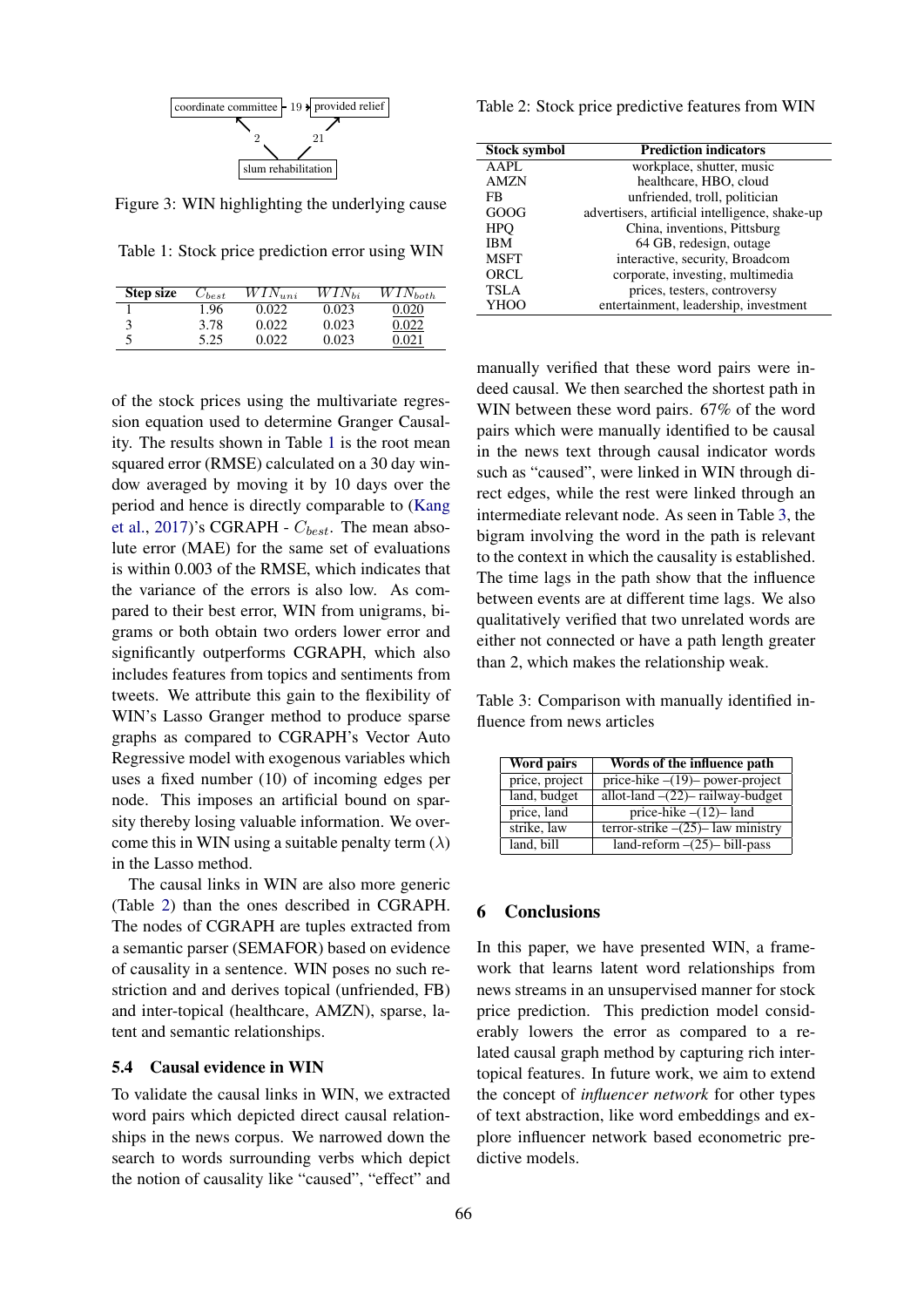#### References

- <span id="page-5-11"></span>Giuseppe Amodeo, Roi Blanco, and Ulf Brefeld. 2011. Hybrid models for future event prediction. CIKM '11, pages 1981–1984.
- <span id="page-5-24"></span>Andrew Arnold, Yan Liu, and Naoki Abe. 2007. [Tem](https://doi.org/10.1145/1281192.1281203)[poral causal modeling with graphical granger meth](https://doi.org/10.1145/1281192.1281203)[ods.](https://doi.org/10.1145/1281192.1281203) In *Proceedings of the 13th ACM SIGKDD International Conference on Knowledge Discovery and Data Mining*, KDD '07, pages 66–75, New York, NY, USA. ACM.
- <span id="page-5-5"></span>Mehmet Balcilar, Rangan Gupta, and Clement Kyei. 2017. [Predicting stock returns and volatility with](https://doi.org/10.1111/boer.12119) [investor sentiment indices: A reconsideration using](https://doi.org/10.1111/boer.12119) [a nonparametric causalityinquantiles test.](https://doi.org/10.1111/boer.12119) *Bulletin of Economic Research*, 70(1):74–87.
- <span id="page-5-4"></span>Ivo Bernardo, Roberto Henriques, and Victor Lobo. 2018. Social market: Stock market and twitter correlation. In *Intelligent Decision Technologies 2017*, pages 341–356, Cham. Springer International Publishing.
- <span id="page-5-25"></span>David M. Blei, Andrew Y. Ng, and Michael I. Jordan. 2003. Latent dirichlet allocation. *J. Mach. Learn. Res.*, 3:993–1022.
- <span id="page-5-17"></span>Ching-Yun Chang, Yue Zhang, Zhiyang Teng, Zahn Bozanic, and Bin Ke. 2016. Measuring the information content of financial news. In *COLING*, pages 3216–3225. ACL.
- <span id="page-5-12"></span>Dehua Cheng, Mohammad Taha Bahadori, and Yan Liu. 2014. [Fblg: A simple and effective approach](https://doi.org/10.1145/2623330.2623709) [for temporal dependence discovery from time series](https://doi.org/10.1145/2623330.2623709) [data.](https://doi.org/10.1145/2623330.2623709) KDD '14, pages 382–391.
- <span id="page-5-7"></span>Ali F. Darrat, Maosen Zhong, and Louis T.W. Cheng. 2007. [Intraday volume and volatility relations with](https://doi.org/https://doi.org/10.1016/j.jbankfin.2006.11.019) [and without public news.](https://doi.org/https://doi.org/10.1016/j.jbankfin.2006.11.019) *Journal of Banking and Finance*, 31(9):2711 – 2729.
- <span id="page-5-15"></span>Xiao Ding, Yue Zhang, Ting Liu, and Junwen Duan. 2014. Using structured events to predict stock price movement: An empirical investigation.
- <span id="page-5-16"></span>Xiao Ding, Yue Zhang, Ting Liu, and Junwen Duan. 2015. Deep learning for event-driven stock prediction. In *IJCAI*, pages 2327–2333. AAAI Press.
- <span id="page-5-18"></span>Xiao Ding, Yue Zhang, Ting Liu, and Junwen Duan. 2016. Knowledge-driven event embedding for stock prediction. In *COLING*, pages 2133–2142. ACL.
- <span id="page-5-10"></span>Quang Xuan Do, Yee Seng Chan, and Dan Roth. 2011. [Minimally supervised event causality iden](http://dl.acm.org/citation.cfm?id=2145432.2145466)[tification.](http://dl.acm.org/citation.cfm?id=2145432.2145466) In *Proceedings of the Conference on Empirical Methods in Natural Language Processing*, EMNLP '11, pages 294–303, Stroudsburg, PA, USA. Association for Computational Linguistics.
- <span id="page-5-0"></span>Pegah Falinouss. 2007. Stock trend prediction using news events. *Masters thesis*.
- <span id="page-5-22"></span>George Forman. 2003. An extensive empirical study of feature selection metrics for text classification. *Journal of machine learning research*, 3(Mar):1289–1305.
- <span id="page-5-23"></span>Clive WJ Granger, Bwo-Nung Huangb, and Chin-Wei Yang. 2000. A bivariate causality between stock prices and exchange rates: evidence from recent asianflu. *The Quarterly Review of Economics and Finance*, 40(3):337–354.
- <span id="page-5-2"></span>Michael Hagenau, Michael Liebmann, and Dirk Neumann. 2013. [Automated news reading: Stock price](https://doi.org/https://doi.org/10.1016/j.dss.2013.02.006) [prediction based on financial news using context](https://doi.org/https://doi.org/10.1016/j.dss.2013.02.006)[capturing features.](https://doi.org/https://doi.org/10.1016/j.dss.2013.02.006) *Decision Support Systems*,  $55(3):685 - 697.$
- <span id="page-5-8"></span>Chikara Hashimoto, Kentaro Torisawa, Julien Kloetzer, and Jong-Hoon Oh. 2015. [Generating event causal](http://dl.acm.org/citation.cfm?id=2886521.2886654)[ity hypotheses through semantic relations.](http://dl.acm.org/citation.cfm?id=2886521.2886654) In *Proceedings of the Twenty-Ninth AAAI Conference on Artificial Intelligence*, AAAI'15, pages 2396–2403. AAAI Press.
- <span id="page-5-21"></span>Johan Hovold. 2005. Naive bayes spam filtering using word-position-based attributes. In *CEAS*, pages 41– 48.
- <span id="page-5-1"></span>Joshi Kalyani, H. N. Bharathi, and Rao Jyothi. 2016. [Stock trend prediction using news sentiment analy](http://arxiv.org/abs/1607.01958)[sis.](http://arxiv.org/abs/1607.01958) *CoRR*, abs/1607.01958.
- <span id="page-5-6"></span>Dongyeop Kang, Varun Gangal, Ang Lu, Zheng Chen, and Eduard Hovy. 2017. [Detecting and explaining](https://www.aclweb.org/anthology/D17-1292) [causes from text for a time series event.](https://www.aclweb.org/anthology/D17-1292) In *Proceedings of the 2017 Conference on Empirical Methods in Natural Language Processing*, pages 2758–2767, Copenhagen, Denmark. Association for Computational Linguistics.
- <span id="page-5-14"></span>Noriaki Kawamae. 2011. Trend analysis model: trend consists of temporal words, topics, and timestamps. WSDM '11, pages 317–326.
- <span id="page-5-9"></span>Zornitsa Kozareva. 2012. [Cause-effect relation learn](http://dl.acm.org/citation.cfm?id=2392954.2392961)[ing.](http://dl.acm.org/citation.cfm?id=2392954.2392961) In *Workshop Proceedings of TextGraphs-7 on Graph-based Methods for Natural Language Processing*, TextGraphs-7 '12, pages 39–43, Stroudsburg, PA, USA. Association for Computational Linguistics.
- <span id="page-5-13"></span>Chen Luo, Jian-Guang Lou, Qingwei Lin, Qiang Fu, Rui Ding, Dongmei Zhang, and Zhe Wang. 2014. [Correlating events with time series for incident di](https://doi.org/10.1145/2623330.2623374)[agnosis.](https://doi.org/10.1145/2623330.2623374) KDD '14, pages 1583–1592.
- <span id="page-5-20"></span>Christopher D Manning, Hinrich Schütze, et al. 1999. *Foundations of statistical natural language processing*, volume 999. MIT Press.
- <span id="page-5-3"></span>Huina Mao, Scott Counts, and Johan Bollen. 2011. Predicting financial markets: Comparing survey, news, twitter and search engine data. *Arxiv preprint*.
- <span id="page-5-19"></span>Mariusz Maziarz. 2015. [A review of the granger](https://EconPapers.repec.org/RePEc:bus:jphile:v:8:y:2015:i:2:n:6)[causality fallacy.](https://EconPapers.repec.org/RePEc:bus:jphile:v:8:y:2015:i:2:n:6) *The Journal of Philosophical Economics*, 8(2):6.